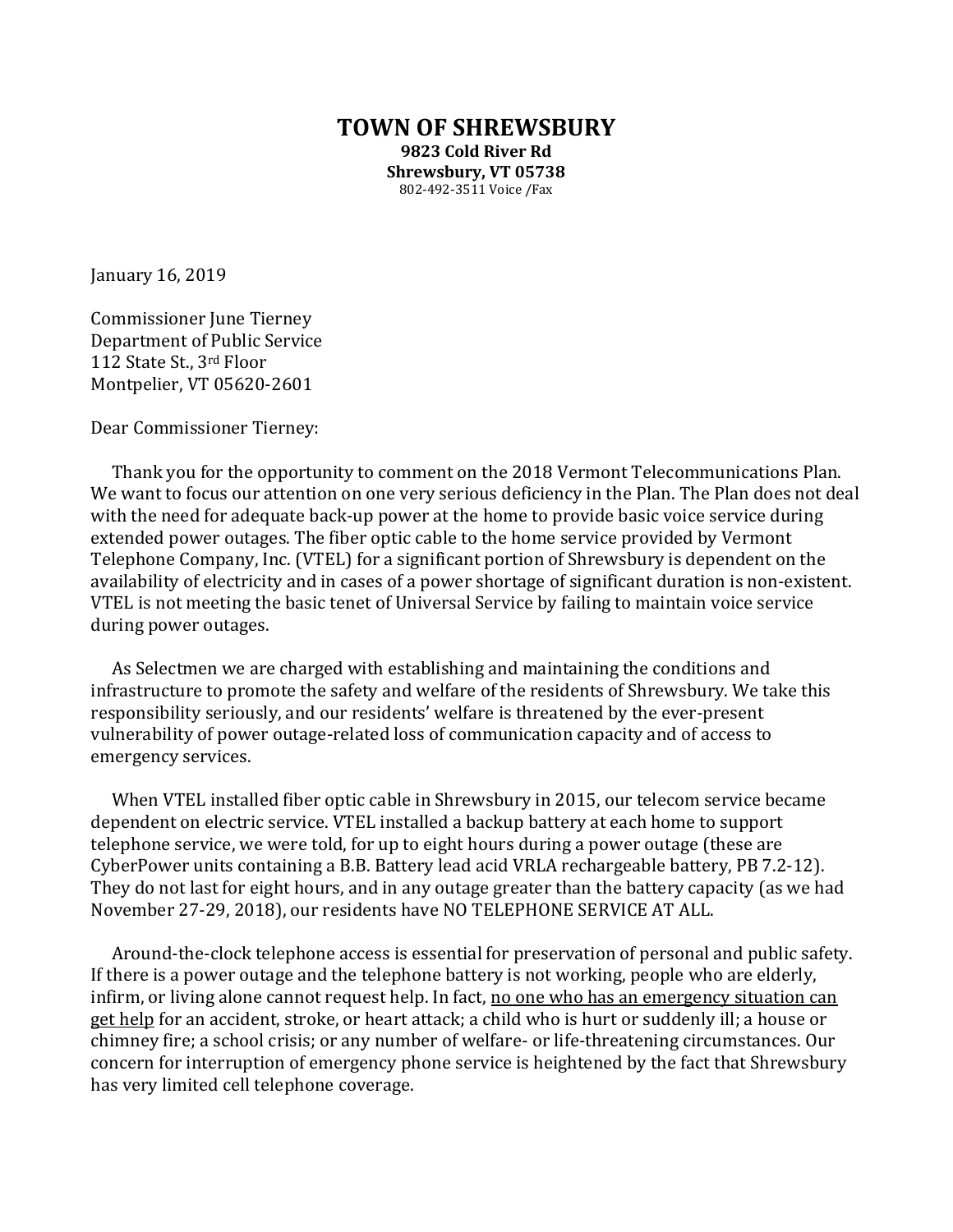The consequences of not having telephone service in a natural disaster, often accompanied by a power outage, would be disastrous on a community-wide scale. And even when loss of telephone service due to lack of power occurs in non-emergency conditions, vital everyday functions like conducting personal or professional affairs, working from home, and running a business are interrupted, with attendant economic impacts.

We acknowledge the expanded use of generators for power outages, but we emphasize that many residents do not choose, or cannot afford, to purchase this equipment – nor should an illadvised telecom company investment or installation decision force them to.

Perhaps the utility should upgrade the existing telephone backup batteries with high efficiency long-lasting ones so that basic voice service is maintained during power outages.

Lacking technical expertise ourselves, we look to our governmental and private entities to identify and propose solutions. We believe it is the responsibility of regulatory agencies to require solutions and of the telecom companies to implement and finance them.

The experience with VTEL we've had in Shrewsbury should be a cautionary warning for the Department in other requests for approval of fiber optic telecom installations: Do not permit electricity-dependent systems unless the telecom company provides for continued communication service for both emergency and customary use during power outage events.

We ask the Department of Public Service:

1. NOT to finalize the 2018 Telecom Plan until you have examined the issue of telecommunication electricity-dependency and amended the Plan and to acknowledge the problems that this dependency causes and to propose solutions for these problems.

2. To extend or reopen the public comment period specifically to obtain input on the amended Plan and on how adequately it defines and proposes measures to address and fix the problems associated with the electricity-dependency issue.

We also ask our Legislators to open inquiries in their House and Senate committees of jurisdiction to address the telecommunication electricity-dependency issue.

Finally, we ask the Department and VTEL to address our local telecom situation. The Plan states, "Vermonters need and expect affordable telecommunication services of good quality." VTEL, with the Department's knowledge, took dependable service away by disconnecting the copper lines and installing fiber optic. We ask you to find provide a solution for Shrewsbury. Do not leave our residents and first responders in the current unacceptable situation.

Please contact us if you have any questions. Thank you in advance for your attention.

Shrewsbury Selectboard,

/ss/

Aaron Korzun Steven Nicholson Bert Potter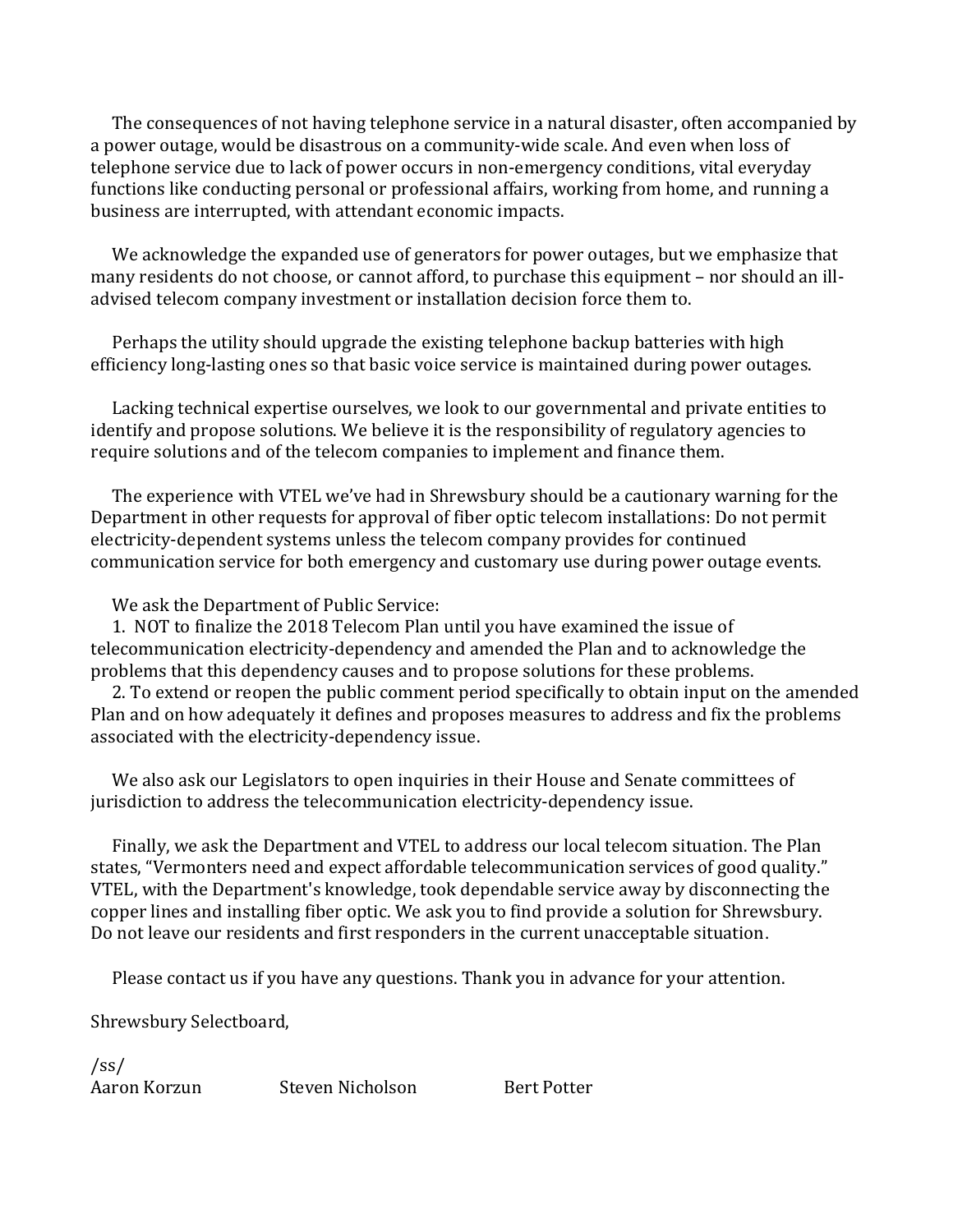## Copies to:

June Tierney, Commissioner Public Service Department 112 State Street, 3rd. Floor Montpelier, VT 05620-2601

Carol Flint, Consumer Affairs Director Department of Public Service 112 State Street, 3rd. Floor Montpelier, VT 05620-2601 [Carol.Flint@vermont.gov](mailto:Carol.Flint@vermont.gov)

Thomas Anderson, Commissioner Department of Public Safety 103 South Main Street Waterbury, VT 05671 [Thomas.Anderson@vermont.gov](mailto:Thomas.Anderson@vermont.gov)

Barbara Neal, Executive Director Vermont E - 911Board 100 State Street Montpelier, VT 05620-6501 [Barbara.Neal@vermont.gov](mailto:Barbara.Neal@vermont.gov)

John Quinn III, Secretary Agency of Digital Services 133 State Street Montpelier, Vt. 05633 [John.Quinn@vermont.gov](mailto:John.Quinn@vermont.gov)

Office of Governor Phil Scott 109 State Street, Pavilion Montpelier, VT 05609

Senator Brian Collamore [bcollamore@leg.state.vt.us](mailto:bcollamore@leg.state.vt.us)

Senator Cheryl Hooker [chooker@leg.state.vt.us](mailto:chooker@leg.state.vt.us)

Senator James McNeil [jmcneil@leg.state.vt.us](mailto:jmcneil@leg.state.vt.us)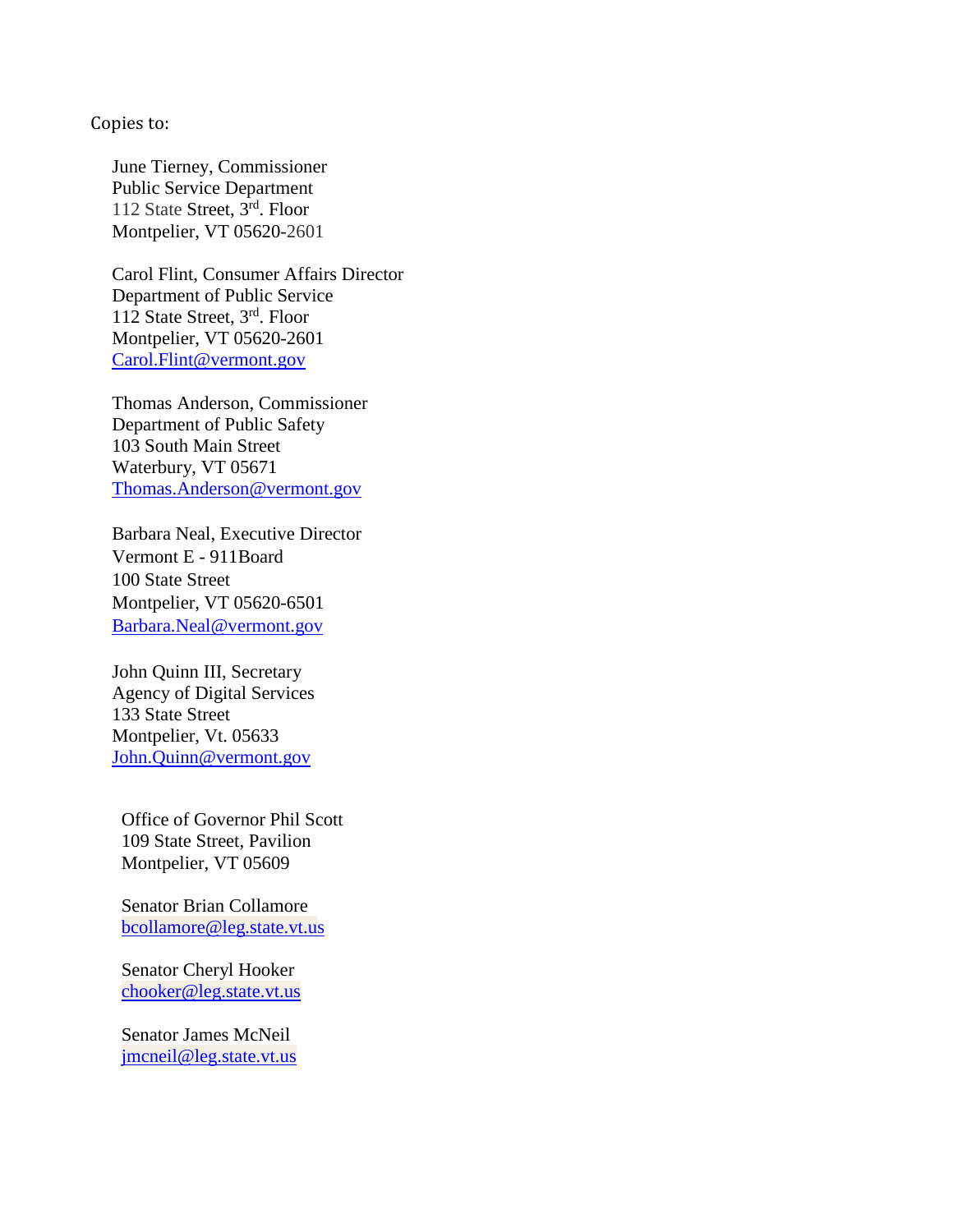Representative Logan Nicoll [lnicoll@leg.state.vt.us](mailto:lnicoll@leg.state.vt.us)

Representative Timothy Briglin Chairman, House Committee on Energy and Technology [tbriglin@leg.state.vt.us](mailto:tbriglin@leg.state.vt.us)

Representative Robin Chestnut-Tangerman [rchesnut-tangerman@leg.state.vt.us](mailto:rchesnut-tangerman@leg.state.vt.us)

Senator Chris Bray Chairman, Senate Committee on Natural Resources and Energy [cbray@leg.state.vt.us](mailto:cbray@leg.state.vt.us)

Senator Corey Parent Committee on Natural Resources and Energy [cparent@leg.state.vt.us](mailto:cparent@leg.state.vt.us)

Representative David Potter [dpotter@leg.state.vt.us](mailto:dpotter@leg.state.vt.us)

Selectboards of:

Mt. Holly c/o Mt. Holly Town Clerk - [mthollytc@yahoo.com](mailto:mthollytc@yahoo.com)

Wallingford c/o Wallingford Town Clerk - [townclerk@wallingfordvt.com](mailto:townclerk@wallingfordvt.com)

Tinmouth, c/o Tinmouth Town Clerk – [tinmouthtown@vermontel.net](mailto:tinmouthtown@vermontel.net)

Middletown Springs c/o Middletown Springs Town Clerk - [middletown@vermontel.net](mailto:middletown@vermontel.net)

Rutland Regional Planning Commission Ed Bove, Executive Director PO Box 965 Rutland, VT 05702 [EBove@rutlandrpc.org](mailto:EBove@rutlandrpc.org)

Vermont Telephone Company 354 River Street Springfield, VT 05156